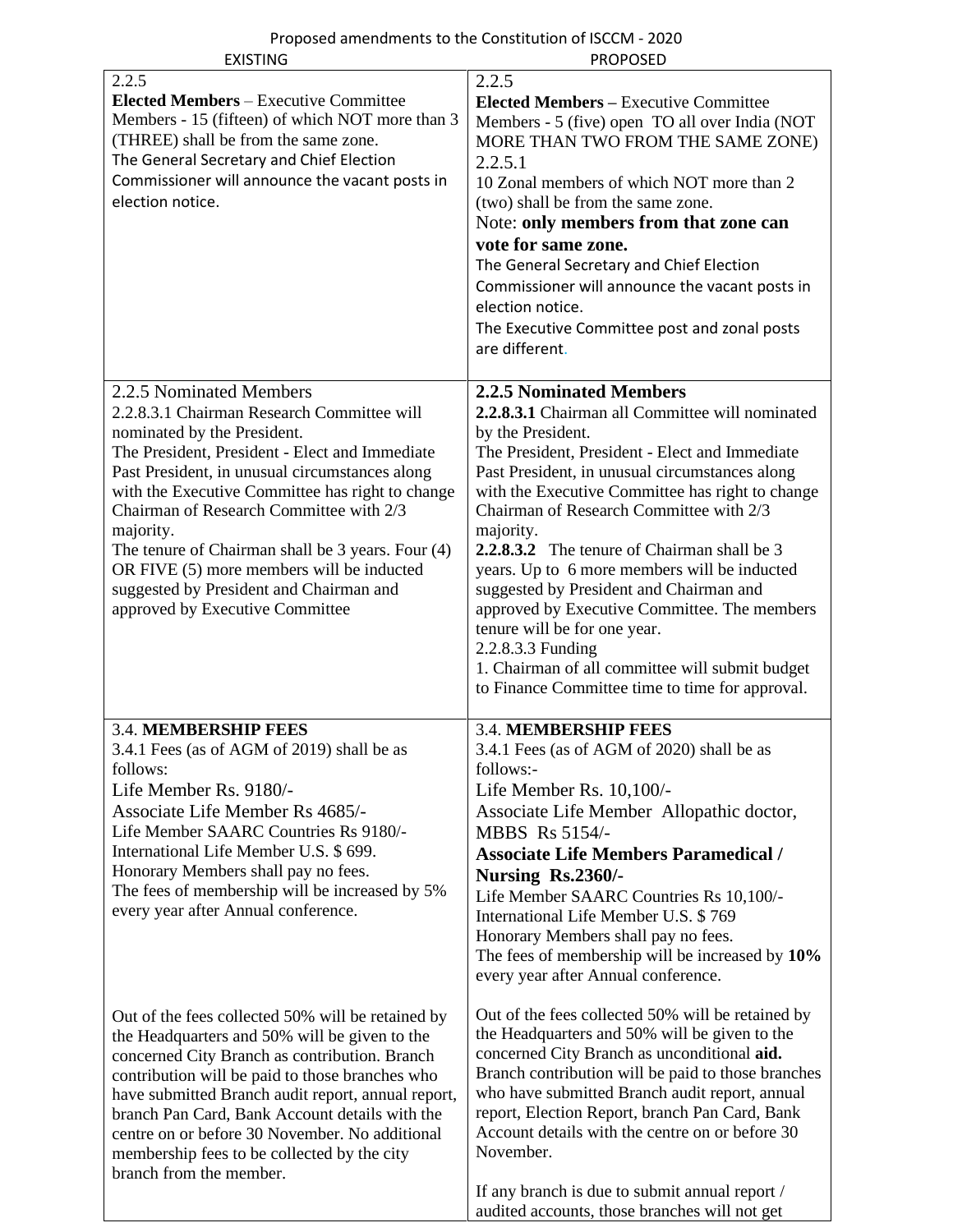| annual share for the same year and the share will<br>not be carried forward.                                                                                                                                                                                                                                                                                                                                                                                                                                                                                                                                                               |
|--------------------------------------------------------------------------------------------------------------------------------------------------------------------------------------------------------------------------------------------------------------------------------------------------------------------------------------------------------------------------------------------------------------------------------------------------------------------------------------------------------------------------------------------------------------------------------------------------------------------------------------------|
| If any branch fails to submit election report / audit<br>report / annual report for continuous three years<br>the branch will be declared as in active branch.<br>No additional membership fees to be collected by<br>the city branch from the member.                                                                                                                                                                                                                                                                                                                                                                                     |
| <b>4.1 ELIGIBILITY</b>                                                                                                                                                                                                                                                                                                                                                                                                                                                                                                                                                                                                                     |
| 4.1.2 For Elected Member, membership of the<br>Society for at least 5 year is mandatory. For re-<br>eligibility to contest election for any post on the<br>National Executive Committee the candidate<br>must have attended at least 2 (two) out of the<br>last 4 (four) Executive Committee Meetings held<br>in both years of his/her previous term. In case of<br>such absence the member shall not be eligible to<br>contest elections for two years after completing<br>his tenure and he can contest after two year of<br>completing his/her last Executive Committee<br>post.<br>4.1.2.1 For eligibility to contest election for the |
| post of President-Elect, Vice-Presidents,<br>General Secretary - Elect or Treasurer on<br>the National Executive Committee the<br>candidate must have attended at least 3<br>(three) Executive Committee Meetings<br>out of the 4 (four) last Executive<br>Committee Meetings held in the term that<br>he/she had served on the National<br><b>Executive Committee.</b><br>In case of such absence the member shall<br>not be eligible to contest elections for<br>two years after completing his tenure<br>and he can contest after two year of<br>completing his last tenure.                                                            |
| 4.1.4.1 If someone has contested for post of<br>President-elect and has not got elected,<br>then in future he/ she cannot contest for<br>any other post in society. These members<br>can contest for post of President-Elect only<br>in future.                                                                                                                                                                                                                                                                                                                                                                                            |
| <b>4.2. ELECTION AND ELECTION</b>                                                                                                                                                                                                                                                                                                                                                                                                                                                                                                                                                                                                          |
| <b>PROCEDURE</b><br>4.2.1 The web based online Elections shall be<br>held for President Elect -1; Vice President-4 (Vice<br>President Not more than 2 from same zone),<br>General Secretary Elect - 1;<br>Executive Committee members $-5$ , (not more<br>than 2 from the same zone)<br><b>Zonal Members</b><br>10 (Not more than 2 from the same zone)<br>For election<br>purpose Zonal and Executive<br>Members are considered separate post and one<br>can contest for two terms separately.                                                                                                                                            |
|                                                                                                                                                                                                                                                                                                                                                                                                                                                                                                                                                                                                                                            |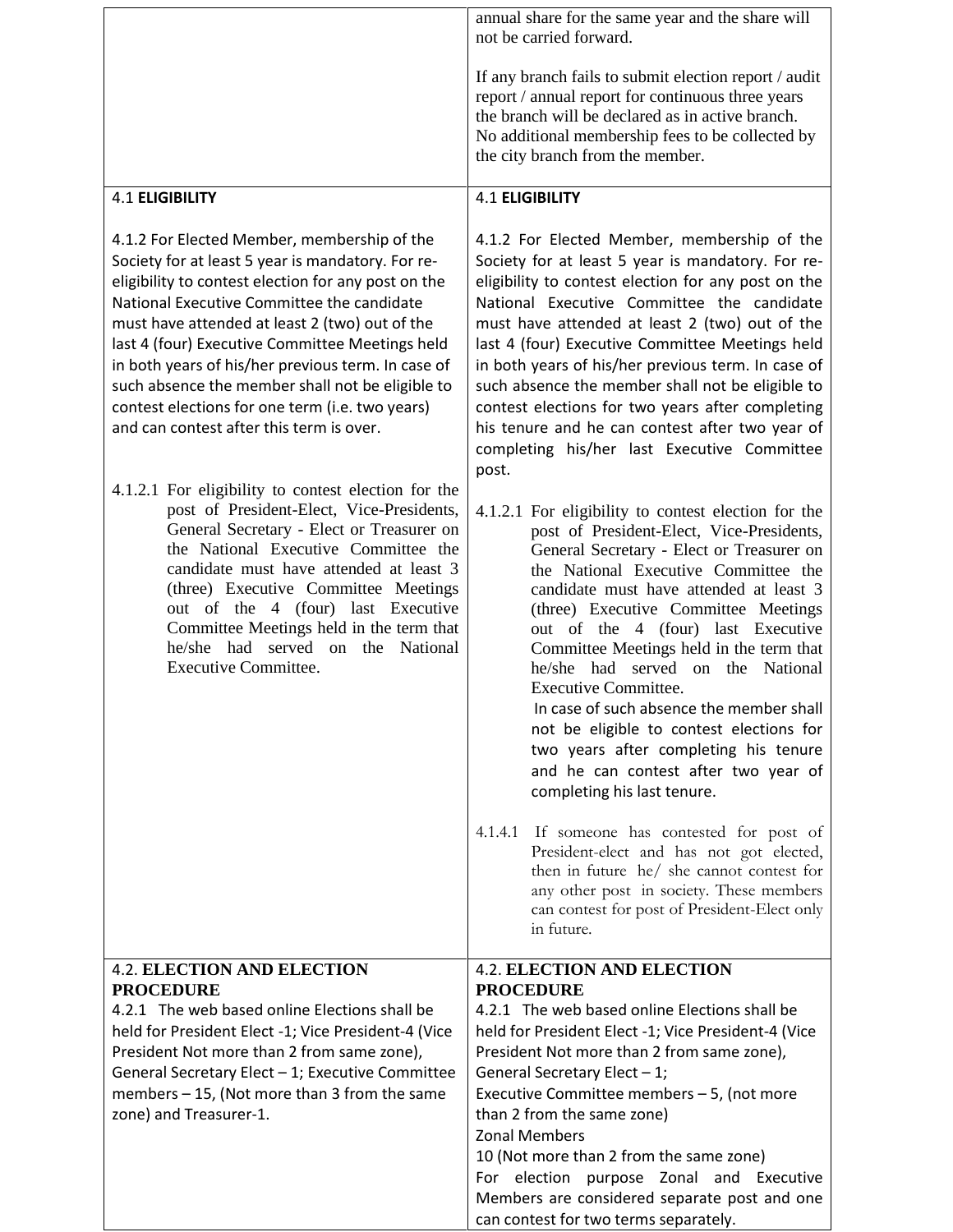|                                                                                                                                                                                                                                                                                                                                                                                                                        | And Treasurer-1.<br>If the nomination not considered by the Election<br>Committee, he/she is not eligible for next two<br>years.                                                                                                                                                                                                                                                                                                                                                                                                                                                                                                                                                                                                                                                                                                                                                                                                                                                                                                                                                                                                                                                                                                                     |
|------------------------------------------------------------------------------------------------------------------------------------------------------------------------------------------------------------------------------------------------------------------------------------------------------------------------------------------------------------------------------------------------------------------------|------------------------------------------------------------------------------------------------------------------------------------------------------------------------------------------------------------------------------------------------------------------------------------------------------------------------------------------------------------------------------------------------------------------------------------------------------------------------------------------------------------------------------------------------------------------------------------------------------------------------------------------------------------------------------------------------------------------------------------------------------------------------------------------------------------------------------------------------------------------------------------------------------------------------------------------------------------------------------------------------------------------------------------------------------------------------------------------------------------------------------------------------------------------------------------------------------------------------------------------------------|
| 4.2.6 In case of a vacancy arising out of an<br>uncontested position, fresh nominations shall be<br>invited by the General Secretary and Chief<br>Election Commissioner by issuing a notice in<br>Notice and Agenda for AGM, nominations can be<br>submitted a day prior to the AGM and<br>Withdrawals and voting if necessary shall be held<br>at the time of Annual General Body Meeting<br>during Annual Conference | 4.2.6<br>In case of a vacancy arising out of an<br>uncontested position, fresh nominations shall be<br>invited by the General Secretary and Chief<br>Election Commissioner by issuing a notice in<br>Notice and Agenda for AGM, nominations can be<br>submitted along with demand draft of Rs. 11800<br>(Rupees eleven thousand eight hundred only) on<br>or before ten days of annual General Body<br>meeting.<br>Next day scrutiny of received nominations will be<br>done by election committee and candidates will<br>be informed by email. Withdrawals will be after<br>one day AFTER informing the contestants.<br>Voting if necessary shall be held web based<br>online Elections shall be held ONE DAY PRIOR TO<br>the Annual General Body Meeting.<br>VOTING WILL BE 8.00 a.m. to 4 P.M. ONE DAY<br>PRIOR TO AGM During National Annual<br>Conference.<br>THE ELECTION COMMISSIONER WILL SUBMITS<br>THE ELECTION RESULT TO THE PRESIDENT<br>BEFORE THE START OF AGM.<br>RESULTS WILL BE ANNOUNCED IN THE AGM.<br>4.2.6.1 if vacancy arising out of zonal members<br>then the vacant posts will be opened up for all<br>India as Executive Committee post. For election<br>purpose zonal members and executive members<br>are separate part. |
| 5.1 ORDER OF PRECEDENCE SHALL BE AS UNDER;<br>Protocol and seating arrangement on Dais at<br>various functions.<br>• General Secretary ISCCM<br>· President ISCCM<br>• Chief Guest<br>• Guest of Honor<br><b>President Elect</b><br>$\bullet$<br>Immediate Past President.<br>$\bullet$                                                                                                                                | 5.1 ORDER OF PRECEDENCE SHALL BE AS UNDER;<br>Protocol and seating arrangement on Dais at<br>various functions.<br>Jt. Secretary Organizing committee<br><b>General Secretary ISCCM</b><br>٠<br><b>President ISCCM</b><br><b>Chief Guest</b><br>Guest of Honor<br><b>President Elect</b><br>Immediate Past President.<br>$\bullet$<br>Co-Chairman Organising Committee                                                                                                                                                                                                                                                                                                                                                                                                                                                                                                                                                                                                                                                                                                                                                                                                                                                                               |
| 5. 2 SEATING ARRANGEMENTS ON DIAS DURING<br><b>ANNUAL CONFERENCE OF VARIOUS PROGRAMS</b>                                                                                                                                                                                                                                                                                                                               | 5. 2 SEATING ARRANGEMENTS ON DIAS DURING<br><b>ANNUAL CONFERENCE OF VARIOUS PROGRAMS</b><br>As per 5.1                                                                                                                                                                                                                                                                                                                                                                                                                                                                                                                                                                                                                                                                                                                                                                                                                                                                                                                                                                                                                                                                                                                                               |
| 8.4 Accounts and other investments in the<br>name of the society shall be operated by the<br>President, General Secretary, Treasurer, each<br>document being signed by any two of them.                                                                                                                                                                                                                                | 8.4 Accounts and other investments in the<br>name of the society shall be operated by the<br>President, General Secretary, Secretary and<br>Treasurer, each document being signed by any<br>two of them till Annual General Meeting to be<br>held in year 2021. After Annual General<br>Meeting of 2021, Accounts and other<br>investments in the name of the society shall be                                                                                                                                                                                                                                                                                                                                                                                                                                                                                                                                                                                                                                                                                                                                                                                                                                                                       |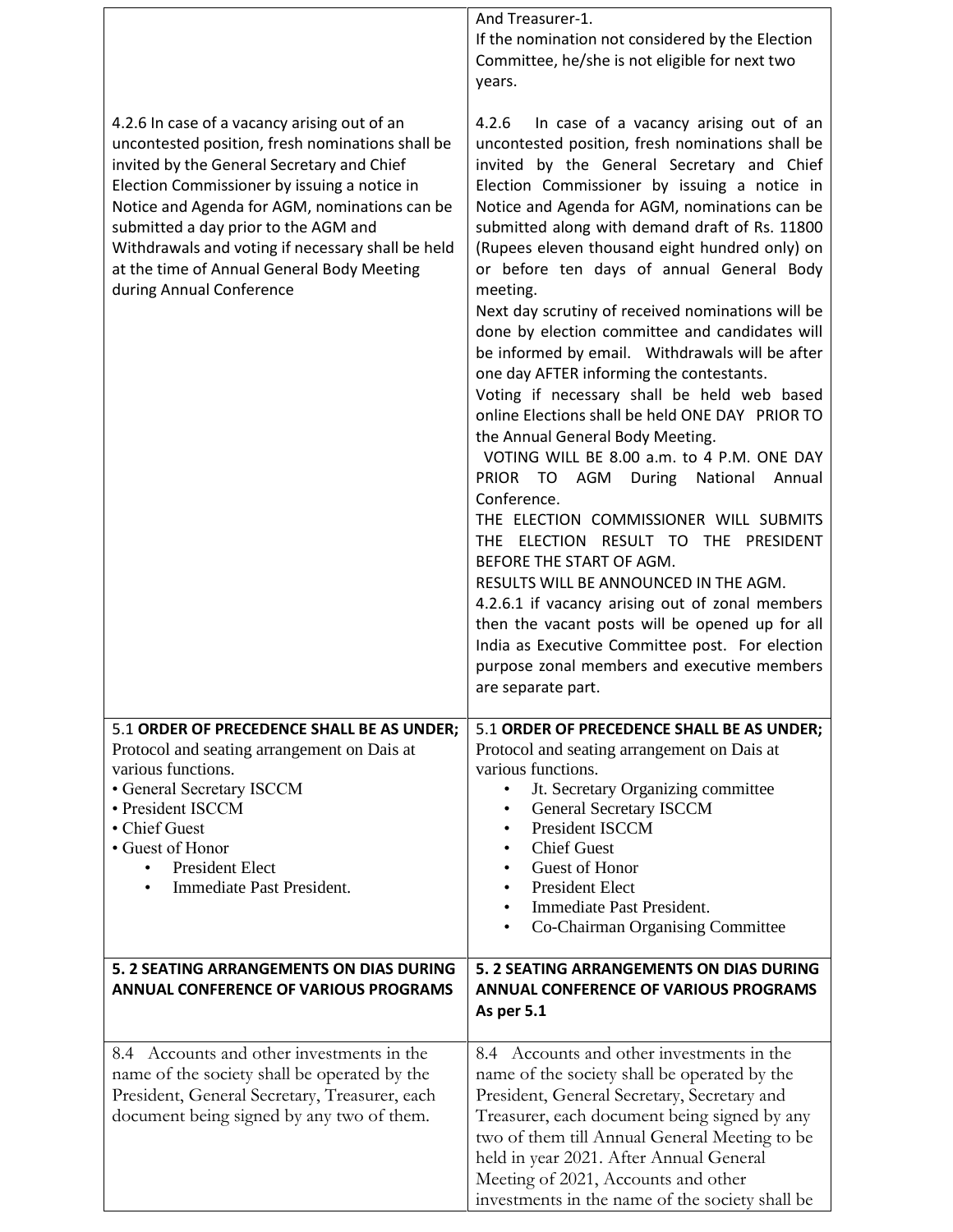|              | operated by the President, President-Elect,<br>General Secretary and Treasurer, each<br>document being signed by any two of them.                                                                                       |
|--------------|-------------------------------------------------------------------------------------------------------------------------------------------------------------------------------------------------------------------------|
|              |                                                                                                                                                                                                                         |
| 13. BRANCHES | <b>BRANCHES</b><br>13.10                                                                                                                                                                                                |
|              | 13.10.1 Incremental pattern of contribution<br>from the center to the host city<br>ISCCM Branch, from the finances of<br>the National Congress conducted in<br>that city.<br>13.10.2 This contribution will be from the |
|              | profits made by the organizing<br>committee of that National congress<br>13.10.3 The contribution will be a minimum                                                                                                     |
|              | of 5 lakhs and maximum of 50 lakhs<br>of rupees                                                                                                                                                                         |
|              | 13.10.4 In the unfortunate case of the<br>congress ending in loss there will not<br>be any contribution to the city<br>branch.                                                                                          |
|              | 13.10.5 For the first crore of rupees of profit<br>made the contribution will be 10%.<br>For the second crore of profit made                                                                                            |
|              | the contribution will be 15% (10<br>Lakhs @ 10 % from first crore and<br>15% of the profit above one crore);                                                                                                            |
|              | For the third crore of profit made the<br>contribution will be 20% (10 lakhs<br>from first and 15 lakhs from second                                                                                                     |
|              | crore plus 20% for the profit above 2<br>crores). If the profit made will be any<br>figure above three crores the total                                                                                                 |
|              | contribution will be a maximum 50<br>lakhs.                                                                                                                                                                             |
|              | 13.10.6 This contribution will be in the form<br>of aid to the city branch.                                                                                                                                             |
|              | 13.10.7 The<br>city branch<br>receiving<br>the<br>contribution has to be compliant in                                                                                                                                   |
|              | regards<br>the<br>rules<br>all<br>to<br>and<br>regulations of ISCCM and should part                                                                                                                                     |
|              | take in all activities of the National<br>Congress being held in their city                                                                                                                                             |
|              | The branch should have filed<br>a.<br>its election report for the                                                                                                                                                       |
|              | immediate<br>past 3 years<br>including the conference year<br>The branch should have filed<br>b.                                                                                                                        |
|              | its audited accounts for the<br>immediate past 3 years                                                                                                                                                                  |
|              | including the conference year<br>The branch should have filed<br>c.                                                                                                                                                     |
|              | its activity report for the<br>immediate<br>past<br>3 years                                                                                                                                                             |
|              | including the conference year                                                                                                                                                                                           |
|              | 13.10.8 All the above recommendations will<br>after<br>Ahmedabad<br>applicable<br>be                                                                                                                                    |